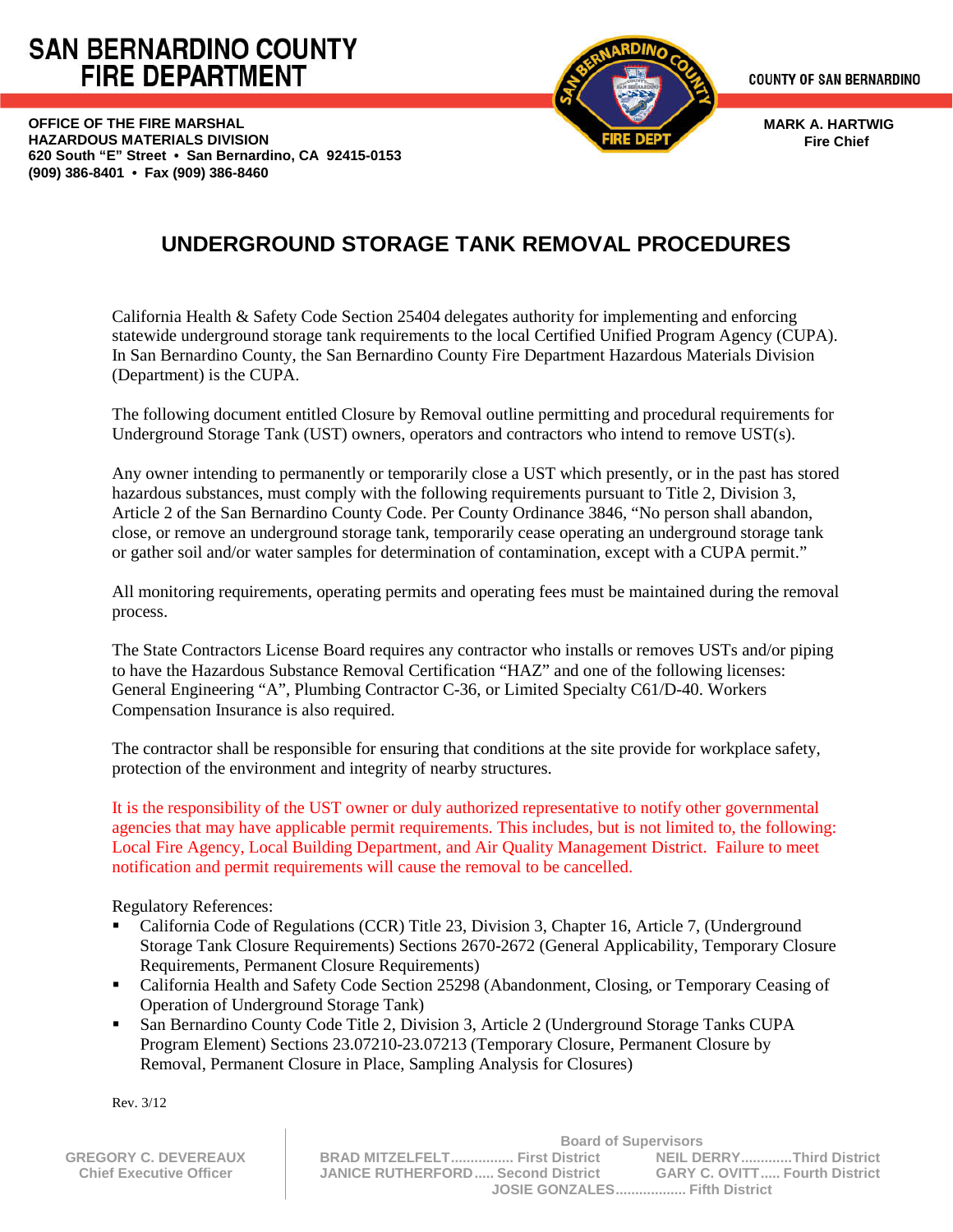### **CLOSURE BY REMOVAL**

Permanent closure by removal applies to those Undergound Storage Tanks (USTs) in which the storage of hazardous substances has ceased and tanks will not be used within the next twelve (12) consecutive months. An inspector from the San Bernardino County Fire Department Hazardous Materials Division must witness and document the removal. Mandatory soil sampling is required to determine if contamination exists and if further assessment of contamination is necessary.

#### **Permit Application**

The time period between cessation of hazardous substance storage and application for temporary or permanent tank closure shall not exceed ninety (90) calendar days. The UST owner, operator or designated representative must complete an Application for Removal of Underground Storage Tank with a brief scope of work, and a facility plot plan. The applicant must pay closure fees and any outstanding fees at the time of application.

Note: The local fire jurisdiction and local Air Quality Management District may have additional requirements.

#### **Scheduling**

A UST closure inspection must be scheduled in advance with this Department. For an appointment, call (909) 386-8464.

#### **Tank Cleaning**

All residual liquids, solids, or sludge shall be removed and handled according to the provisions in Division 20, Chapter 6.5 of the California Health and Safety Code and Title 22, Chapter 32, Section 67383.1 of the California Code of Regulations. The UST shall be properly cleaned, which requires the pressure washing/rinsing of the UST and removal of the contents via a vacuum type pump system that is designed to safely handle flammable liquids. A California Hazardous Waste Manifest is required indicating the amount of any residual and/or rinsate generated, location and manner of disposal.

#### **Tank Inerting**

Flammable vapor must be purged from the UST to prevent an explosion or fire. A Combustible Gas Indicator (CGI), which is properly calibrated, shall be used to measure the concentration of flammable vapor at the top, center and bottom of the UST. The concentration of flammable vapor shall be less than 10% of the Lower Explosive Limit (LEL) for the material that was contained in the UST and must be inerted with a minimum of 22.2 lbs of dry ice per 1,000 gallons of UST capacity. The LEL reading after inerting must be below 2-3% prior to UST removal from the excavation.

#### **Tank Removal and Disposition**

For USTs larger than 2,000 gallons, removal of the UST from the excavation and loading onto a truck for transport must be accomplished using a crane. Other equivalent equipment will only be allowed with preapproval from this Department.

The State of California has determined that USTs used for the storage of any hazardous or flammable substance shall be considered hazardous, even if all contents have been removed. All USTs shall be transported as hazardous waste, accompanied by a California Hazardous Waste Manifest and taken to a licensed Treatment, Storage, and Disposal Facility (TSDF).

The USTs may only be handled as non-hazardous if they are triple rinsed onsite and the rinsate is manifested and hauled to a licensed TSDF. Documentation of proper disposal of the UST is required.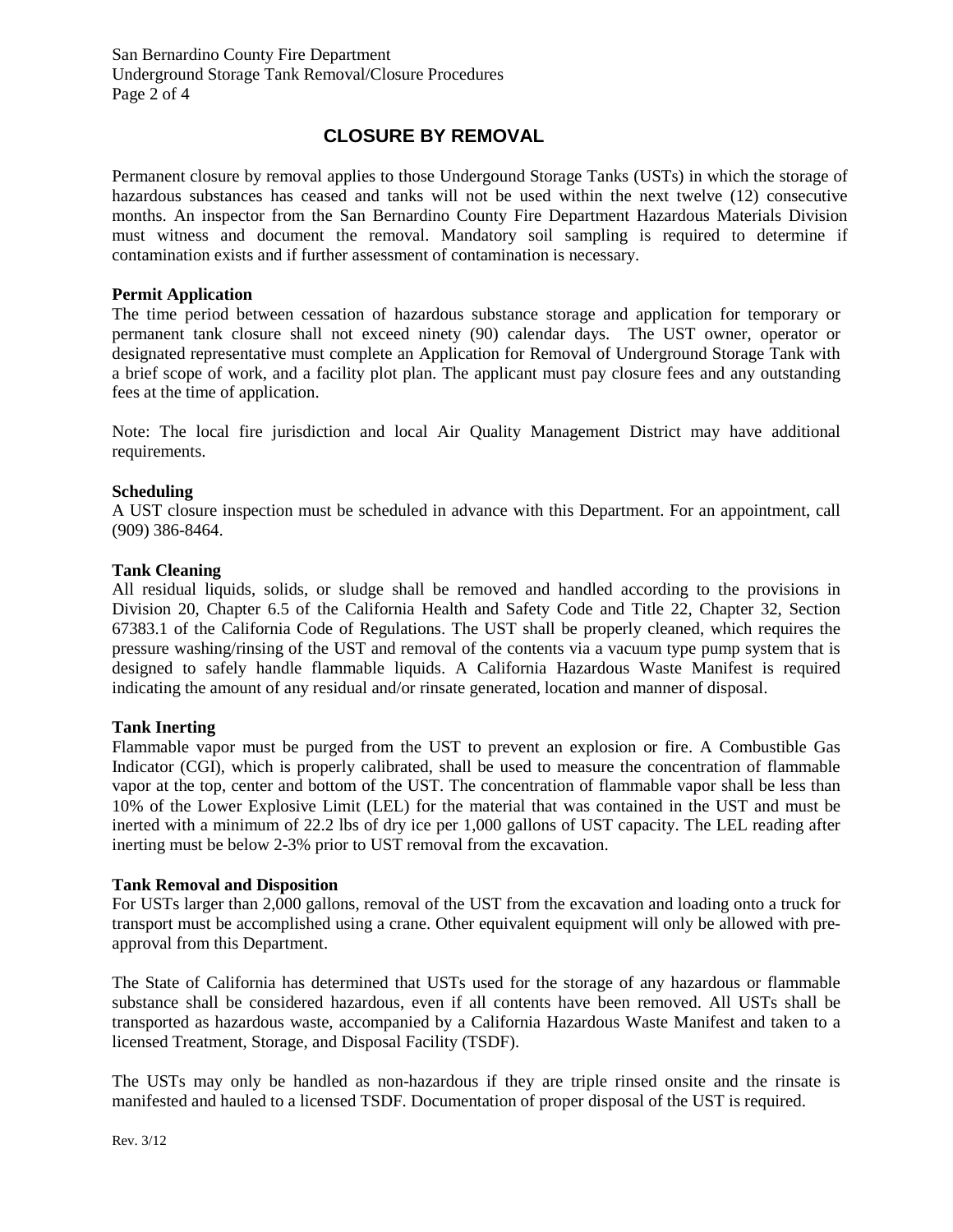San Bernardino County Fire Department Underground Storage Tank Removal/Closure Procedures Page 3 of 4

#### **Sampling**

The owner/operator must demonstrate to the satisfaction of this Department whether or not an unauthorized release has occurred. Demonstration shall be based on the analytical results of soil samples obtained during closure activities.

It is the responsibility of the owner or operator to conduct or arrange for the soil samples to be collected, analyzed, and for a report of findings to be prepared documenting sample collection and—analysis, and results. It is recommended that owners or operators who are not familiar with the process hire a knowledgeable contractor/consultant. This Department is responsible for regulatory oversight only and will not collect samples on the applicant's behalf.

A minimum of one (1) sample must be taken from the fill end and one (1) sample from the turbine end of the UST. Soil samples shall be collected from at least 2 feet below native soil (not from fill). A separate sample is required at each dispenser, and at every 20 linear feet of piping and/or at each joint, bend or connection. The inspector may require additional sampling, especially if areas of discoloration or odor are noted.

Soil stockpiled from the excavation shall be sampled and analyzed for the constituents of concern (see chart below). The number of samples and specific analysis will be dictated by the disposition of the soil. The inspector may also require additional samples and analyses. Typically, 3 discrete or appropriately composited samples will be required per each  $50yd^3$  stockpiled.

Excavated soil must not be used as backfill unless it can be demonstrated that soil is not contaminated. Typically, Total Petroleum Hydrocarbons (TPH) must not exceed 100 mg/kg with no volatile organic compounds or MTBE detected.

Samples shall be analyzed for all constituents of the previously stored hazardous substances and their breakdown or transformation products. For the most common contents of USTs, the following analyses are typically required:

| <b>Material Stored</b><br>in the UST | <b>Contaminant of Concern</b>         | <b>Analytical Method</b> |
|--------------------------------------|---------------------------------------|--------------------------|
| Gasoline                             | TPH $(C_5-C_{12})$                    | 8015M                    |
|                                      | Volatile Organics (to include as a    | 8260B                    |
|                                      | minimum: BTEX, MTBE, and              | 6010B or 7421            |
|                                      | oxygenates)                           |                          |
|                                      | Total Lead <sup>1</sup>               |                          |
| Diesel                               | TPH $(C_{10}$ - $C_{24})$             | 8015M                    |
|                                      | Volatile Organics (to include as a    | 8260B                    |
|                                      | minimum: BTEX, MTBE, and              |                          |
|                                      | oxygenates)                           |                          |
| Waste Oil                            | TPH $(C_{24}$ - $C_{40}$ ) or TRPH    | 8015 Fuel Screen         |
|                                      |                                       | or 418.1                 |
|                                      | <b>Volatile Organics</b>              | 8260B                    |
|                                      |                                       | 6010B or 7000 series     |
|                                      | Metals <sup>1</sup> (CAM17 or 8 RCRA) |                          |

The analyses for these contaminants shall be run on the sample with the highest TPH concentration.

Lead shall be analyzed at all sites dispensing fuel prior to 1992.